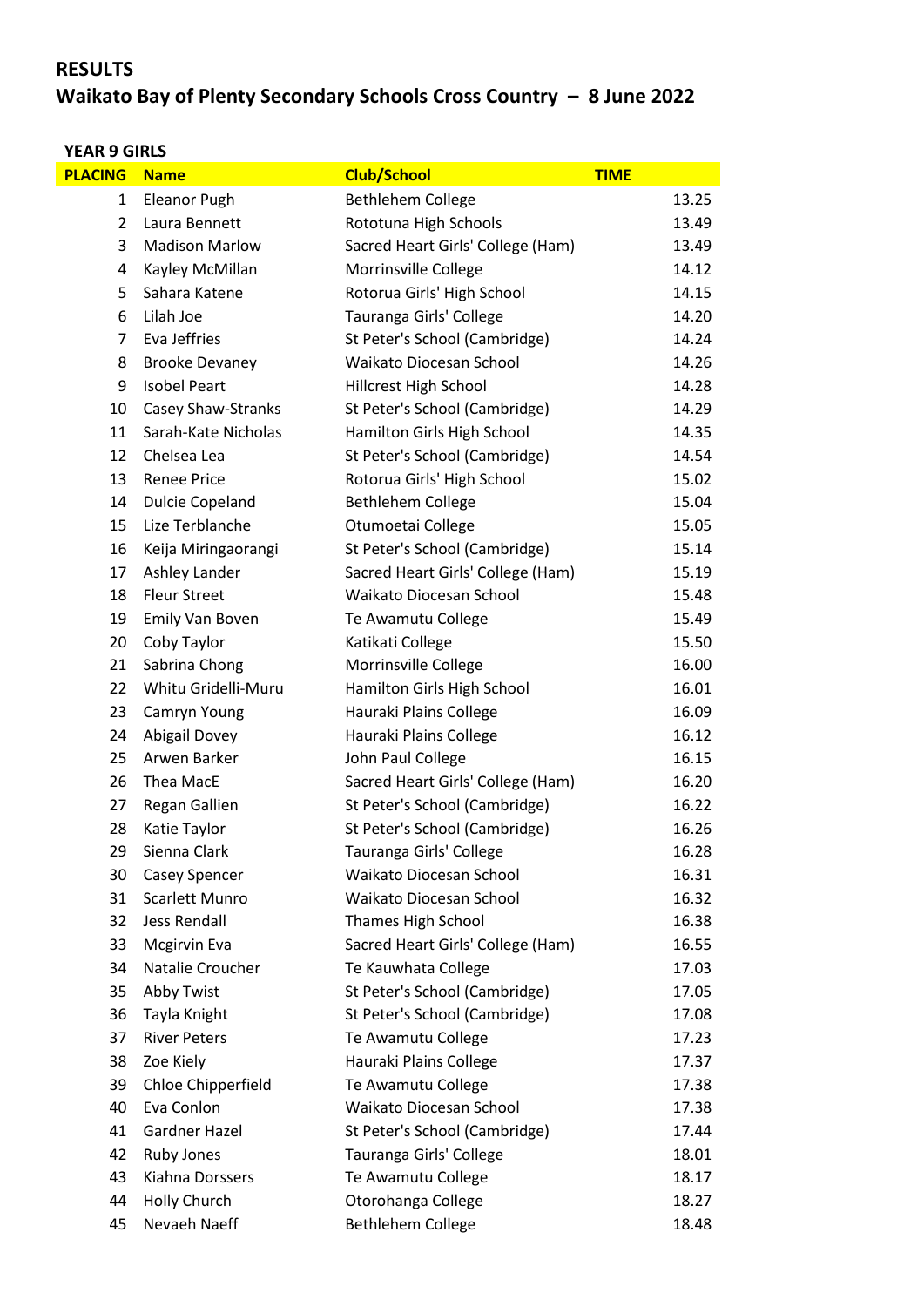|     | 46 Ella Blomfield   | Waikato Diocesan School | 19.33 |
|-----|---------------------|-------------------------|-------|
| 47  | Trista-Lee Green    | Te Kuiti High School    | 19.45 |
|     | 48 Poppy Hancock    | Waikato Diocesan School | 19.45 |
| 49. | Isabelle Blackmore  | Waikato Diocesan School | 19.46 |
|     | 50 Candice Nicholls | Murupara Area School    | 20.48 |
|     | 51 Kaitlyn Ross     | Te Kauwhata College     | 20.49 |

| <b>GIRLS JUNIOR (U16)</b> |                           |                               |             |  |
|---------------------------|---------------------------|-------------------------------|-------------|--|
| <b>PLACING</b>            | <b>Name</b>               | <b>Club/School</b>            | <b>TIME</b> |  |
| $\mathbf{1}$              | <b>Holly Fausett</b>      | <b>Aquinas College</b>        | 12.47       |  |
| $\overline{2}$            | Alyssa Tapper             | St Peter's School (Cambridge) | 12.58       |  |
| 3                         | <b>Bronwen Rees-Jones</b> | Cambridge High School         | 13.01       |  |
| 4                         | <b>Brooke Weir</b>        | St Peter's School (Cambridge) | 13.09       |  |
| 5                         | Jess Bray                 | Te Aroha College              | 13.24       |  |
| 6                         | <b>Molly Peate</b>        | Hamilton Girls High School    | 13.25       |  |
| $\overline{7}$            | Grace Duncan              | Otumoetai College             | 13.46       |  |
| 8                         | Lily Greenough            | St Peter's School (Cambridge) | 13.47       |  |
| 9                         | Jasmine Davis             | Cambridge High School         | 13.52       |  |
| 10                        | Isla Bircham              | Bethlehem College             | 13.57       |  |
| 11                        | Carenza Elley             | Hamilton Girls High School    | 14.02       |  |
| 12                        | Nisha Moorfield           | Hamilton Girls High School    | 14.09       |  |
| 13                        | Chloe Housley             | Waikato Diocesan School       | 14.12       |  |
| 14                        | Maia Poutawera            | Tauranga Girls' College       | 14.18       |  |
| 15                        | Leah Jacobsen             | Matamata College              | 14.26       |  |
| 16                        | Leah Kilmister            | Taupo Nui-a-tia College       | 14.29       |  |
| 17                        | <b>Ruth Downs</b>         | Te Awamutu College            | 14.34       |  |
| 18                        | Jessie Morris             | St Pauls Collegiate (Ham)     | 14.41       |  |
| 19                        | Sophie Garrett            | Otumoetai College             | 14.43       |  |
| 20                        | Annabel Chapman           | St Peter's School (Cambridge) | 15.01       |  |
| 21                        | Hannah Laurence           | Thames High School            | 15.10       |  |
| 22                        | Kirsty Donovan            | St Peter's School (Cambridge) | 15.20       |  |
| 23                        | Lily James                | Te Awamutu College            | 15.24       |  |
| 24                        | Zoe Winter                | Hauraki Plains College        | 15.37       |  |
| 25                        | Ellie Johnston            | <b>Thames High School</b>     | 15.50       |  |
| 26                        | Eden Brickell             | Papamoa College               | 15.50       |  |
| 27                        | Zara Burns                | St Peter's School (Cambridge) | 15.51       |  |
| 28                        | Sophia Dol                | St Peter's School (Cambridge) | 16.06       |  |
| 29                        | Tetsani Poroa-Thomson     | Tauranga Girls' College       | 16.17       |  |
| 30                        | Jess Pilbrow              | Tauranga Girls' College       | 16.18       |  |
| 31                        | <b>Holly Timmins</b>      | Hauraki Plains College        | 16.28       |  |
| 32                        | Mikaela Ketu              | Bethlehem College             | 16.36       |  |
| 33                        | Lillia Varley             | Tauranga Girls' College       | 16.44       |  |
| 34                        | Georgia McTaggart         | Hauraki Plains College        | 16.46       |  |
| 35                        | Lucy Dawson               | St Peter's School (Cambridge) | 16.51       |  |
| 36                        | Kiera Mansell             | Otorohanga College            | 16.53       |  |
| 37                        | Kaitlyn Black             | <b>Aquinas College</b>        | 16.54       |  |
| 38                        | Zoe Young                 | Morrinsville College          | 16.56       |  |
| 39                        | Paige Rickard             | Tauranga Girls' College       | 17.31       |  |
| 40                        | Ella Tyrrell-Baxter       | Thames High School            | 17.34       |  |
| 41                        | <b>Bella Dye</b>          | Matamata College              | 17.53       |  |
| 42                        | Tayla Neilson Smith       | Te Awamutu College            | 17.57       |  |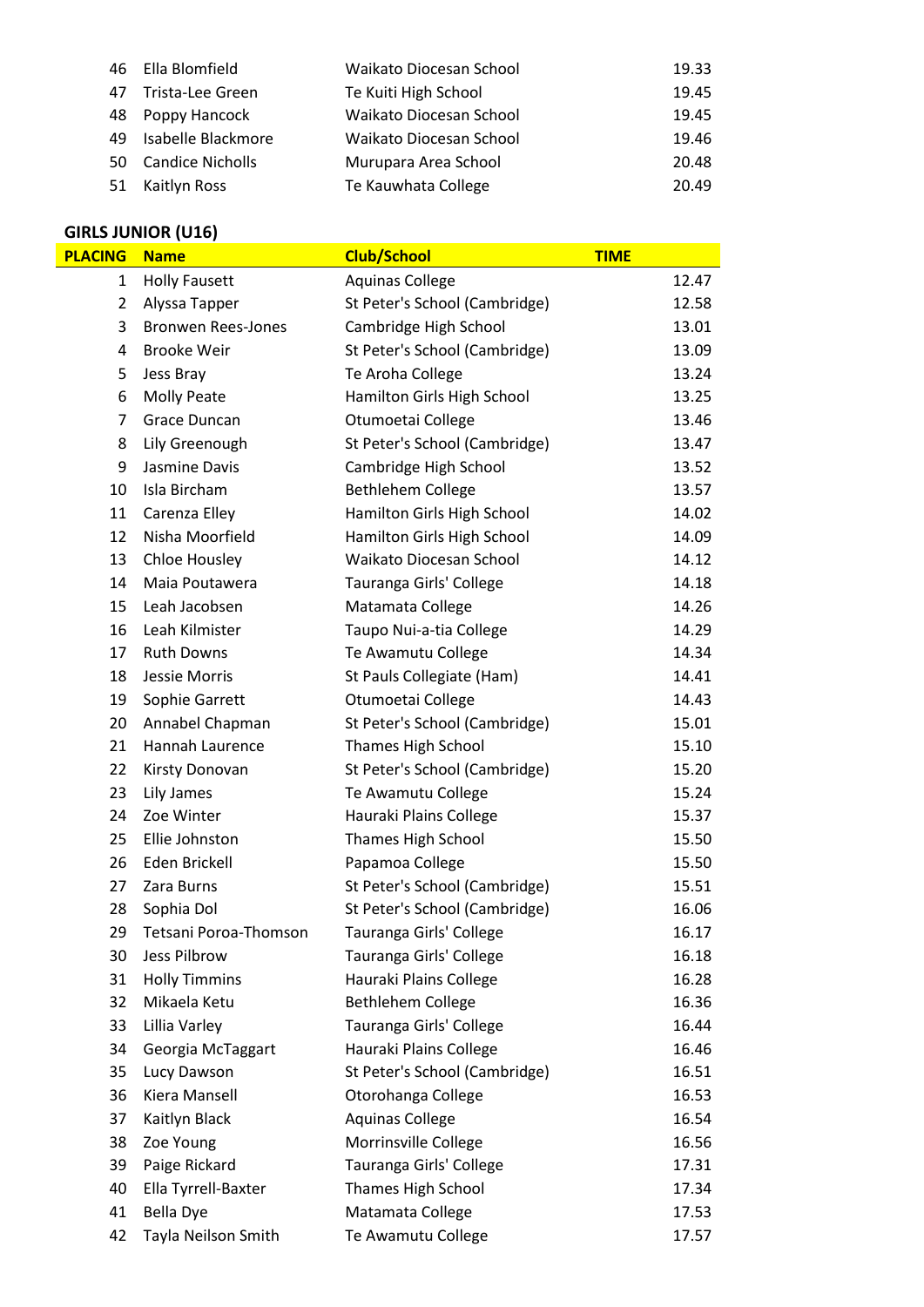### **GIRLS SENIOR (U20)**

| <b>PLACING</b> | <b>Name</b>           | <b>Club/School</b>                | <b>TIME</b> |
|----------------|-----------------------|-----------------------------------|-------------|
| 1              | Lulu Johnson          | Mt Maunganui College              | 17.07       |
| 2              | Sara Jury             | Hamilton Girls High School        | 17.39       |
| 3              | <b>Renee Carey</b>    | St Pauls Collegiate (Ham)         | 18.13       |
| 4              | Ella Smart            | Matamata College                  | 18.26       |
| 5              | Charo Heijnen         | Otumoetai College                 | 19.18       |
| 6              | Letizia Hay           | St Peter's School (Cambridge)     | 19.21       |
| $\overline{7}$ | Katya Cumming         | Taumarunui High School            | 19.43       |
| 8              | Jess Jennings         | St Peter's School (Cambridge)     | 20.11       |
| 9              | Olivia Tilby-Adams    | Papamoa College                   | 20.12       |
| 10             | Tara Sacke            | Cambridge High School             | 20.21       |
| 11             | Lucy Steele           | Cambridge High School             | 20.49       |
| 12             | Abby Greenwood        | <b>Thames High School</b>         | 20.51       |
| 13             | Rosie Kneale          | Tauranga Girls' College           | 21.03       |
| 14             | <b>Tylah Southall</b> | St Peter's School (Cambridge)     | 21.06       |
| 15             | Grace Wisnewski       | St Peter's School (Cambridge)     | 21.07       |
| 16             | Naomi Mortimer        | Tauranga Girls' College           | 21.15       |
| 17             | Keana Woodfield       | St Peter's School (Cambridge)     | 21.18       |
| 18             | Lily Marlow           | Sacred Heart Girls' College (Ham) | 21.34       |
| 19             | Mariska Pereira       | St Pauls Collegiate (Ham)         | 21.47       |
| 20             | Anja Crombie          | Rotorua Lakes High School         | 21.52       |
| 21             | <b>Bella Wyatt</b>    | Rotorua Lakes High School         | 22.05       |
| 22             | Madi Judkins          | St Peter's School (Cambridge)     | 22.16       |
| 23             | <b>Tegan Negus</b>    | John Paul College                 | 22.22       |
| 24             | Milana Tapper         | St Peter's School (Cambridge)     | 22.27       |
| 25             | Kali Craig            | Morrinsville College              | 22.55       |
| 26             | Julia Bryant          | Te Kauwhata College               | 23.41       |
| 27             | <b>Phoebe Barnes</b>  | Hamilton Girls High School        | 24.10       |
| 28             | Sarah Healy           | Sacred Heart Girls' College (Ham) | 24.11       |
| 29             | Alicia O'Connor       | Hillcrest High School             | 24.13       |
| 30             | Alice Backhouse       | St Peter's School (Cambridge)     | 24.24       |
| 31             | <b>Incke Conradie</b> | Rotorua Lakes High School         | 24.35       |
| 32             | Sarah Hewlett         | Te Awamutu College                | 27.27       |
| 33             | Louise Gubb           | Te Awamutu College                | 27.28       |
| 34             | <b>Rose Gredig</b>    | Te Kauwhata College               | 33.02       |

| <b>BOYS YEAR 9 (U15)</b> |                    |                            |             |  |
|--------------------------|--------------------|----------------------------|-------------|--|
| <b>PLACING</b>           | <b>Name</b>        | <b>Club/School</b>         | <b>TIME</b> |  |
| $\mathbf{1}$             | Corban Holmes      | <b>Bethlehem College</b>   | 11.51       |  |
| $\mathcal{P}$            | Sean Jones         | <b>Trident High School</b> | 11.55       |  |
| 3                        | Cameron Fitzjohn   | Tauranga Boys' College     | 12.05       |  |
| 4                        | Hunter Hammond     | Hauraki Plains College     | 12.12       |  |
| 5.                       | Caleb Litolff      | Tauranga Boys' College     | 12.24       |  |
| 6                        | Stefan Pendergrast | Tauranga Boys' College     | 12.27       |  |
| 7                        | Jake Horan         | Te Aroha College           | 12.33       |  |
| 8                        | Lenny Gilbert      | <b>Aquinas College</b>     | 12.34       |  |
| 9                        | Liam Harrison      | Hamilton Boys High School  | 12.37       |  |
| 10                       | Andre Settle       | St Pauls Collegiate (Ham)  | 12.45       |  |
| 11                       | Inuka Ganewatta    | Rototuna High Schools      | 12.48       |  |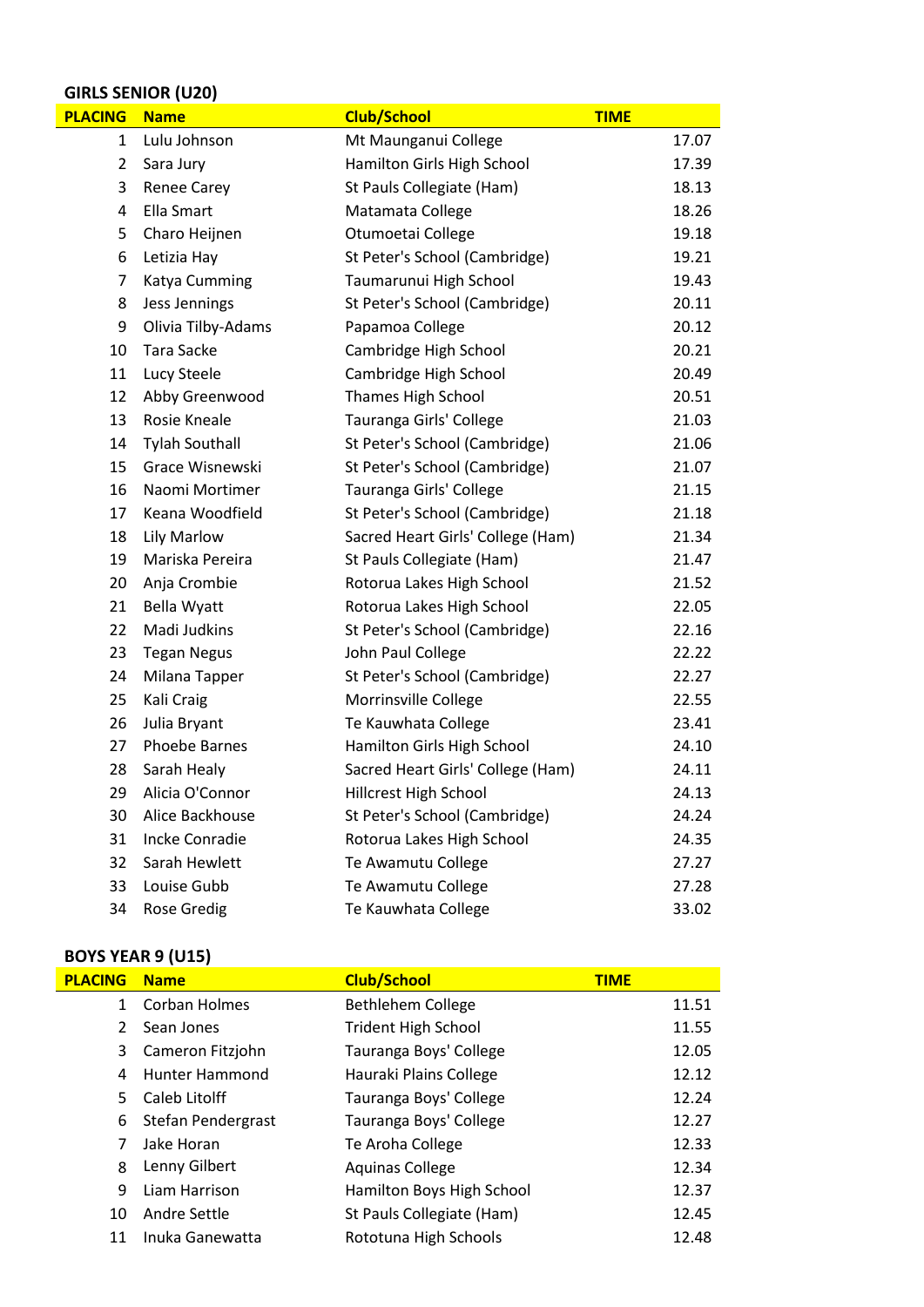| 12 | Finn Freemantle          | St Pauls Collegiate (Ham)     | 12.49 |
|----|--------------------------|-------------------------------|-------|
| 13 | <b>Kyle Pratt</b>        | Morrinsville College          | 12.49 |
| 14 | Jackson Hay              | Hamilton Boys High School     | 12.53 |
| 15 | <b>Edward Webb</b>       | Otumoetai College             | 12.54 |
| 16 | Lochi Hoy                | St Pauls Collegiate (Ham)     | 12.55 |
| 17 | Josiah Joyce             | Hamilton Christian School     | 12.55 |
| 18 | Fergus Hood              | St Pauls Collegiate (Ham)     | 12.56 |
| 19 | <b>Ashton Lucas</b>      | Tauranga Boys' College        | 13.05 |
| 20 | <b>Mike Rousell</b>      | Katikati College              | 13.08 |
| 21 | Lorenzo Yamamoto         | Thames High School            | 13.09 |
| 22 | Lincoln Rodgers          | <b>Thames High School</b>     | 13.09 |
| 23 | Sam McFarlane            | Rotorua Lakes High School     | 13.10 |
| 24 | Alfie Mason              | St John's College             | 13.14 |
| 25 | Shima Fletcher           | Tauranga Boys' College        | 13.17 |
| 26 | Daniel Barback           | Tauranga Boys' College        | 13.19 |
| 27 | Finn Bell                | St Pauls Collegiate (Ham)     | 13.27 |
| 28 | Ronan Geary              | Te Kauwhata College           | 13.39 |
| 29 | Avi Mudaliar             | Te Kuiti High School          | 13.41 |
| 30 | Luke Tustin              | <b>Aquinas College</b>        | 13.45 |
| 31 | Rhys Matuku              | <b>Aquinas College</b>        | 13.49 |
| 32 | Seb Van Drogenbroek      | St John's College             | 13.50 |
| 33 | Jack Calcinai            | St Peter's School (Cambridge) | 13.52 |
| 34 | <b>Oliver Barnett</b>    | Taupo Nui-a-tia College       | 13.57 |
| 35 | <b>Reef Douglas</b>      | St John's College             | 13.57 |
| 36 | <b>Toby Lane</b>         | St Peter's School (Cambridge) | 13.58 |
| 37 | Joshua Kidd              | <b>Bethlehem College</b>      | 13.59 |
| 38 | <b>Guitry Ashton</b>     | Forest View High School       | 14.06 |
| 39 | <b>Troy McIntosh</b>     | Hamilton Christian School     | 14.17 |
| 40 | Luca Dohnt               | Tauranga Boys' College        | 14.26 |
| 41 | <b>Cameron Churchill</b> | Hauraki Plains College        | 14.31 |
| 42 | Axel Hobern              | Te Kauwhata College           | 14.33 |
| 43 | Lex Lush                 | Tauranga Boys' College        | 14.34 |
| 44 | Tito Hay                 | St Peter's School (Cambridge) | 14.34 |
| 45 | <b>Hunter Savill</b>     | St John's College             | 14.41 |
| 46 | Cruz Marra               | St Peter's School (Cambridge) | 14.46 |
| 47 | <b>Fletcher Grant</b>    | Hauraki Plains College        | 14.57 |
| 48 | George Edwards=-Heeney   | St Peter's School (Cambridge) | 15.00 |
| 49 | Dane Wooster             | Tauranga Boys' College        | 15.00 |
| 50 | Angus Denize             | St Peter's School (Cambridge) | 15.02 |
| 51 | Conan Chen               | St Peter's School (Cambridge) | 15.13 |
| 52 | Darcy Bowers             | <b>Trident High School</b>    | 15.18 |
| 53 | <b>Freddy Evans</b>      | <b>Trident High School</b>    | 15.18 |
| 54 | Olly Thomas              | Papamoa College               | 15.23 |
| 55 | Jackson Ward             | Te Kauwhata College           | 15.43 |
| 56 | Heston Roberton          | Tauranga Boys' College        | 15.57 |
| 57 | Ngawai Amoamo            | St Peter's School (Cambridge) | 17.16 |
| 58 | Mitchell Baird           | St Peter's School (Cambridge) | 17.16 |
| 59 | Harrison Findlay         | St Peter's School (Cambridge) | 17.18 |
| 60 | Cole Bullen              | <b>Trident High School</b>    | 18.50 |
| 61 | Yashil Singh             | Tauranga Boys' College        | 21.59 |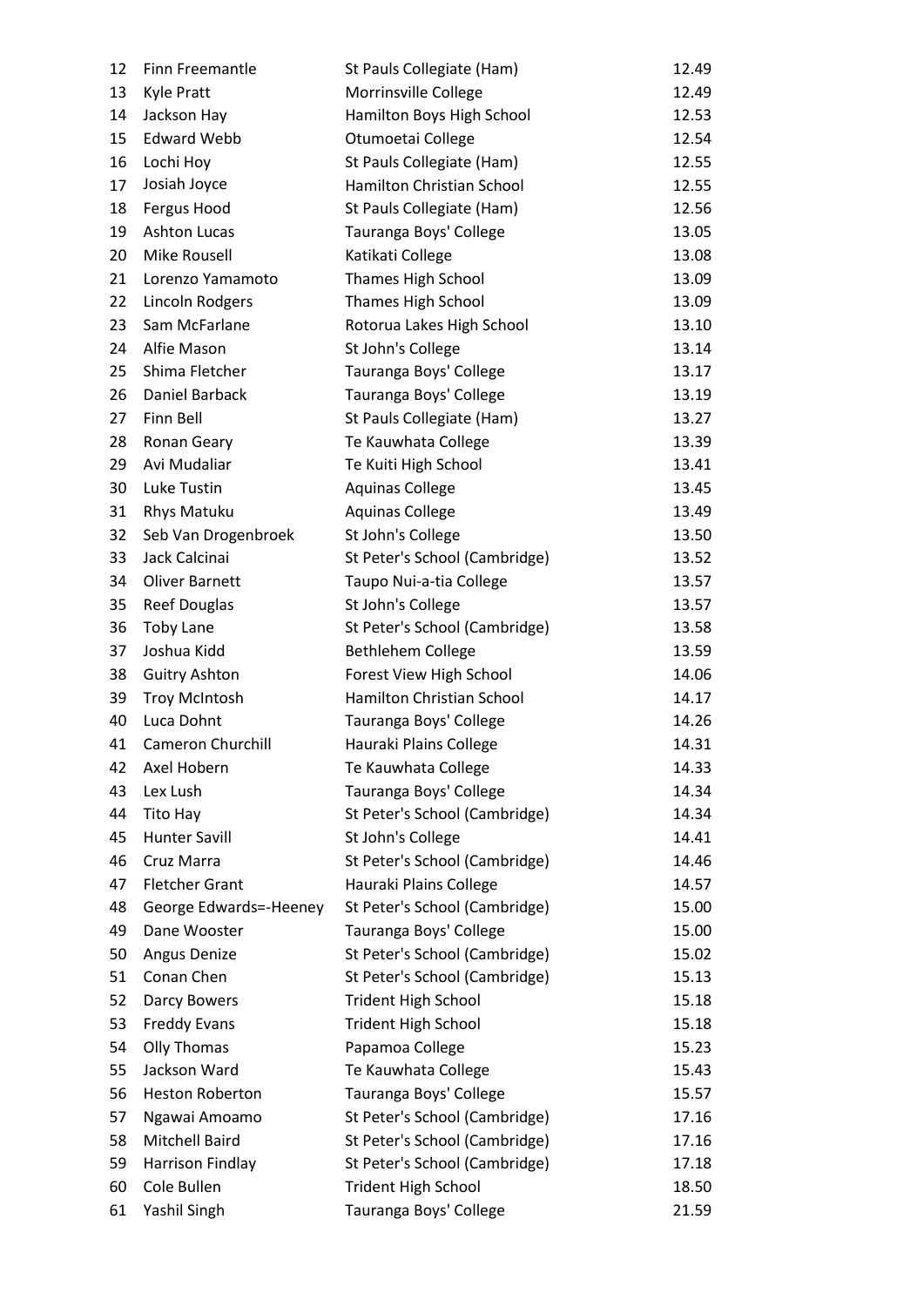### **BOYS JUNIOR (U16)**

| <b>PLACING</b> | <b>Name</b>            | <b>Club/School</b>            | <b>TIME</b> |
|----------------|------------------------|-------------------------------|-------------|
| 1              | George Wyllie          | Tauranga Boys' College        | 15.05       |
| 2              | Hamish Murray          | <b>Aquinas College</b>        | 16.03       |
| 3              | James Catto            | Tauranga Boys' College        | 16.08       |
| 4              | Caleb Woodfield        | St Peter's School (Cambridge) | 16.25       |
| 5              | <b>Rico Dorssers</b>   | Te Awamutu College            | 16.35       |
| 6              | Sena Nelson            | Rototuna High Schools         | 16.42       |
| 7              | Louie Short            | St Pauls Collegiate (Ham)     | 16.51       |
| 8              | Kayden Theron          | Papamoa College               | 16.58       |
| 9              | Xavier Christie        | <b>Trident High School</b>    | 17.19       |
| 10             | Liam Good              | <b>ACG Tauranga</b>           | 17.22       |
| 11             | Sam Forward            | St Pauls Collegiate (Ham)     | 17.29       |
| 12             | Ben Brown              | St Pauls Collegiate (Ham)     | 17.49       |
| 13             | <b>Gursimran Singh</b> | Hauraki Plains College        | 17.54       |
| 14             | <b>Austin Court</b>    | Thames High School            | 18.16       |
| 15             | Reuben Smith           | Hauraki Plains College        | 18.21       |
| 16             | <b>Riley Lennox</b>    | St Peter's School (Cambridge) | 18.23       |
| 17             | Jay Benefield          | St Pauls Collegiate (Ham)     | 18.24       |
| 18             | Sam Coley              | Tauranga Boys' College        | 18.30       |
| 19             | Nicolas Reeder         | Otumoetai College             | 18.42       |
| 20             | Sam Cosford            | Tauranga Boys' College        | 18.43       |
| 21             | <b>Blake McKinnon</b>  | Cambridge High School         | 18.53       |
| 22             | Oliver Crookston       | Cambridge High School         | 18.58       |
| 23             | Noah Gibson            | St John's College             | 19.07       |
| 24             | Kieran Lawson          | St Peter's School (Cambridge) | 19.25       |
| 25             | Charlie Dixon          | St John's College             | 19.31       |
| 26             | <b>Blake Pitchford</b> | St John's College             | 19.46       |
| 27             | Ryan Leslie            | St John's College             | 19.48       |
| 28             | Jamie Kennedy          | Hauraki Plains College        | 19.48       |
| 29             | Mitchell Hedley        | Te Kuiti High School          | 19.56       |
| 30             | Kalyx Runciman         | Te Kuiti High School          | 19.57       |
| 31             | Loki Goudswaard        | Matamata College              | 19.59       |
| 32             | <b>Blake McLaren</b>   | Matamata College              | 20.00       |
| 33             | Joel Hudson            | Papamoa College               | 20.21       |
| 34             | <b>Charlie Hawes</b>   | Tauranga Boys' College        | 20.23       |
| 35             | <b>Rico Douthett</b>   | Morrinsville College          | 20.30       |
| 36             | Jackson Smith          | Hauraki Plains College        | 20.48       |
| 37             | Dakota Williams-Harris | Tauranga Boys' College        | 21.02       |
| 38             | Harvey Allen           | Hauraki Plains College        | 21.40       |
| 39             | <b>Ben Toomey</b>      | Te Kauwhata College           | 22.33       |
| 40             | Barrett Joshua         | Forest View High School       | 22.50       |
| 41             | Michael Stuart         | Te Awamutu College            | 22.59       |
| 42             | Ivan Basobas           | Te Kauwhata College           | 23.02       |

### **BOYS SENIOR (U20)**

| <b>PLACING Name</b> |                  | <b>Club/School</b>     | <b>TIME</b> |
|---------------------|------------------|------------------------|-------------|
|                     | Matthew Hill     | Tauranga Boys' College | 21.45       |
|                     | 2 Elliott Pugh   | Bethlehem College      | 22.22       |
|                     | 3 Finnley Oliver | Mt Maunganui College   | 23.19       |
|                     | Azrael Cabusao   | Tauranga Boys' College | 23.22       |